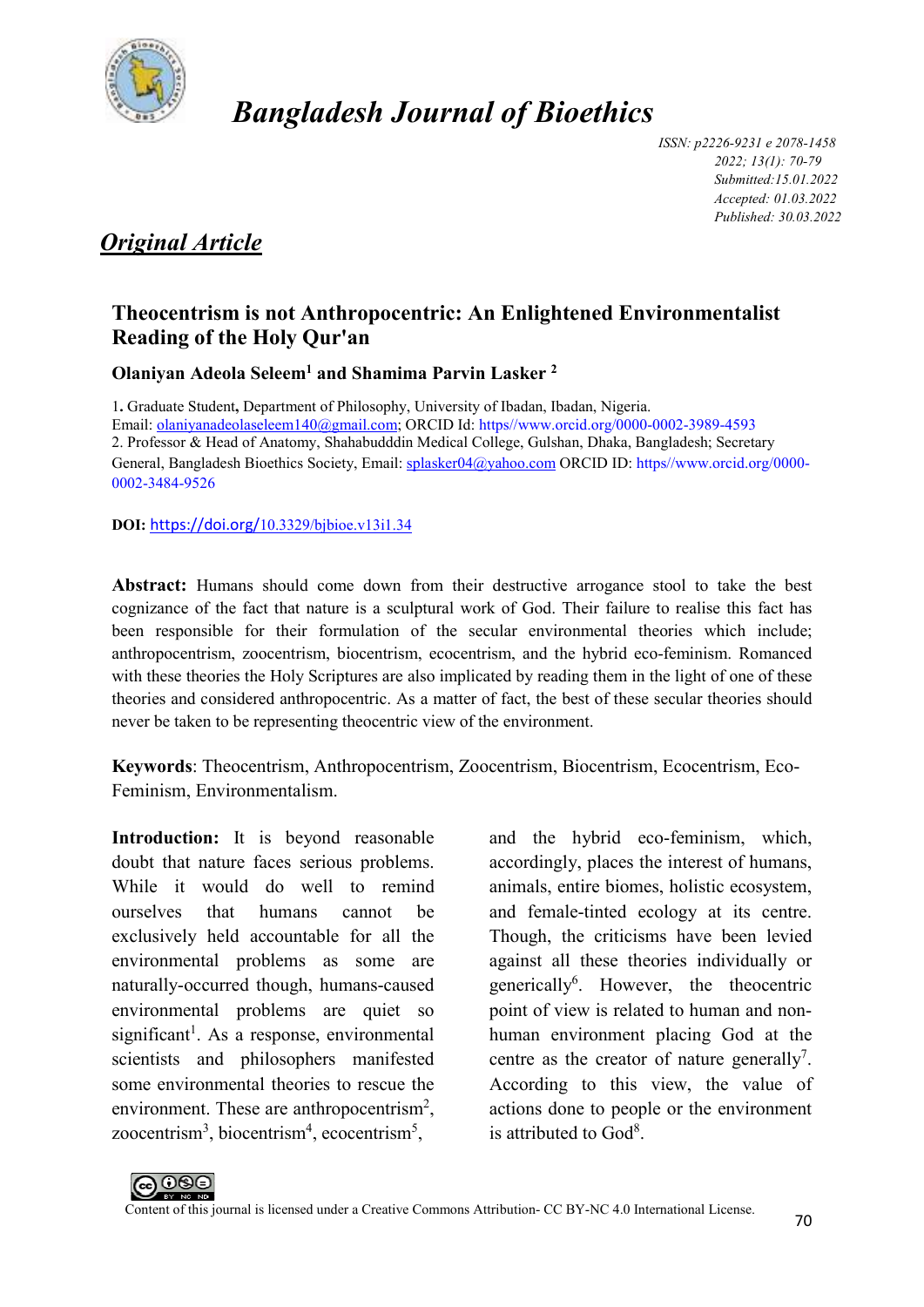The account of creation as contained in Genesis has been read in such a way that it favors the anthropocentric human gaze toward nature<sup>9</sup>. These readings have now been so popularly held that they have almost been taken as God's charters as far as human relationship with nature is concerned<sup>10</sup>. For the destructive posture of anthropocentric environmentalism, many environmentally-minded theorists have now criticized scriptures too for being essentially anthropocentric<sup>11</sup>. It is sad enough that the theocentric views have also been seen by, perhaps, reading the scripture with the predilection of the secular theories resulting from an inference that the holy scriptures are anthropocentric. This allegation is contained by Lynn White, coming from a Christianity perspective, in 1967. Seyyed Hussein Nasr published a similar notion of attacking the Arabic world in  $1966^{12}$ . According to Olaniyan Adeola (2021), making sense from Sufism (A school of Islam) point of view, the environment is defined as everything that surrounds anything and flourishes for everything. It is rightly put thus: "The totality of everything, circumstances and conditions, biotic or abiotic, natural or artificial, material or spiritual, concrete or abstract and/or permanent or temporal, which affects, partners or influences, directly or indirectly, consciously or unconsciously and/or positively or negatively the survival, wellbeing and flourishing of everything, that I call the environment of a given thing"<sup>13</sup> *.* This work is justified by Ibn Rusd (Averroes). He argued that faith and reason should not necessarily contradict each other and whenever there appears a contradiction, the scripture should be revisited and reread for alleviation of the contradiction<sup>14</sup>. He made

this inference from chapter 3 verse 7 of the Qur'an, as a matter-of-fact; Averroes theory foreruns a non-anthropocentric reading of the scripture.

In this paper, a theodicy effort shall be made to debunk the allegations of White and Seyyed Hussein Nasr. This work is not only taking a theodicy view but also attempting to show that an authentic environmental theory that best harmonises human with nature is theocentric. To achieve this, Islamic descriptive ethics shall be dichotomised from the prescriptive or normative ones with the Aid of Sharp Hermeneutics.

**Methodology:** This article was written from October 2021 to March 2022 in Nigeria, at the University of Ibadan, Ibadan, Department of Philosophy. In the course of writing this article, Islamic primary sources of Sharia; Quran, and Hadith were read in the light of environmental ethics. In addition, many other kinds of literature and comments by Islamic scholars, written both in English and Arabic, were consulted before arriving at conclusion. Google scholar, Webinar, and many other search engines were employed. Theocentrism, Islamic Environmental ethics, and anthropocentrism are possible keywords for searching the literature.

**Descriptive Islamic Environmental Ethics:** Many environmentally-minded theorists e.g. White and Nasr from the Christian and Islamic have criticised scriptures too for being essentially anthropocentric which attacks the existence and intelligibility of God and His divine status. However, Ibrahim Ozdemir remarked that; parroting the Christian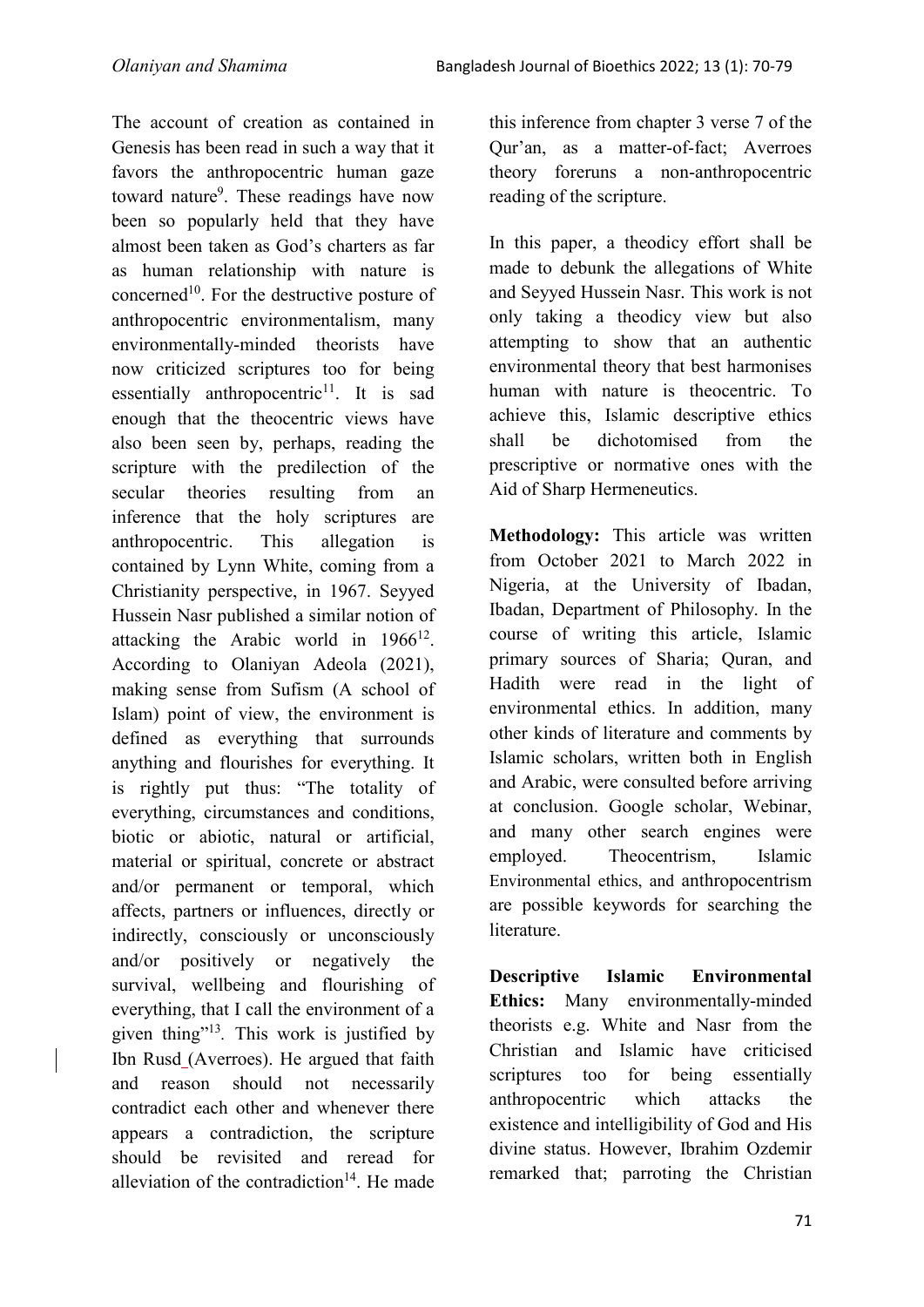view, a piecemeal and oversimplified approach has been given to some verses of the Qur'an<sup>15</sup>. Some descriptive Qur'anic ethics has been discussed to debunk the misinterpreted notions under these subtopics.

1. An Account of the Creation: For the creation of nature and humans, there are five different chapters of the Qur'an that say what is undeniably similar to Bible only with an exclusion of hierarchical account. With importations and impositions of some meanings, perhaps from Bible, the Qur'an is alleged of being anthropocentric; the notion that is not, implicitly or explicitly, stated in the Qur'an. Quran says God created everything on earth for human beings and humans are his vicegerent (Caliphs) on earth to look after the world and given them knowledge of everything He created.

*"It is He who created for you all of that which is on the earth. Then He established Himself on the heaven, [His being above all creation], and made them seven heavens, and He is Knowing of all things. And [mention, O Muhammad], when your Lord said to the angels, "Indeed, I will make upon the earth a successive authority." They said, "Will you place upon it one who causes corruption therein and sheds blood, while we declare Your praise and sanctify You?" Allah said, "Indeed, I know that which you do not know." And He taught Adam the names—all of them. Then He showed them to the angels and said, "Inform Me of the names of these, if you are truthful." They said, "Exalted are You; we have no knowledge except what You have taught us. Indeed, it is You who is the Knowing, the Wise." He said, "O* 

*Adam, inform them of their names." And when he had informed them of their names, He said, "Did I not tell you I know the unseen [aspects] of the heavens and earth? And I know what you reveal and what you have concealed." And [mention], when We said to the angels, "Prostrate before Adam"; so they prostrated, except for Satan. He refused and was arrogant and became of the disbelievers. And We said, "O Adam, dwell, you and your companion, in Paradise and eat therefrom in [ease and] abundance from whatever you wish. But do not approach this tree, lest you be among the wrongdoers<sup>16</sup> .*

Reading further from another chapter will show a beyond notion that man was rather placed on earth as God's vicegerent base on trust as portrayed in following verse of Quran.

> "*And it is He who has made you successors upon earth and has raised some of you above others in degrees [of rank] 'that He may try you' through what He has given you. Indeed your Lord is swift in penalty; but indeed, He is*  Forgiving and Merciful"<sup>17</sup>.

Blending the earlier verses *make upon the earth a successive authority* with the latter *that He may try you* in the light of a sharp hermeneutic will expose the real intention of God. By the light of God's knowledge, which will not only make them to realise themself and the status conferred on them but also what they are in relation to other creatures and the sanctions that await them afterward, God's requirements from humans are exposed better. Moreover, the fact that another verse follows the earlier stated verses buttresses this conclusion that humans are expected to be guided from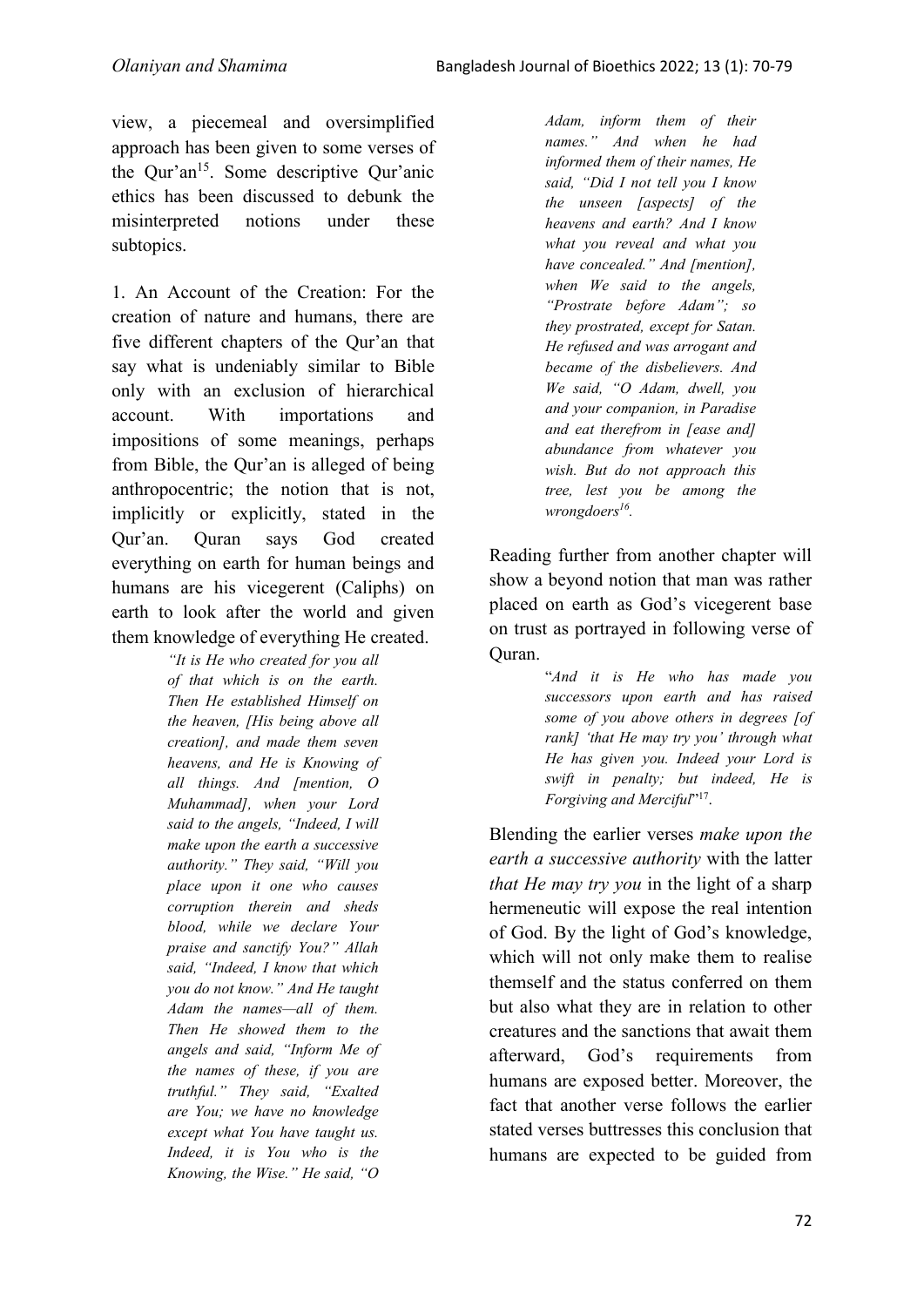their 'default' behaviour to a 'designed' manner as contained in the Scripture.

> "*We said, 'Go down from it, all of you. And when guidance comes to you from Me, whoever follows My guidance – there will be no fear concerning them, nor will*  they grieve<sup>'18</sup>.

In addition, the celebrated stewardship status would turn to be a pitiable condition when it becomes realised that the stewardship is nothing but a trial. Hence, it becomes questionable that; is something held on trial is a benefit that should be celebrated or a burden that should be mourned or pitied, especially if one is a reasonable person? This point is established more when the notion of trust (*amana*) is introduced in another chapter of the Qur'an. Allah offers *amana* to the heavens, to the earth, to the mountains—to the rest of creation–but they all refused; only a human being took the risk of accepting it.

*"Verily, We did offer the amana (trust) to the heavens and the earth and the mountains; but they refused to bear it Yet man took it - for, verily, he has always been prone to tyranny and foolishness"<sup>19</sup> .* 

Mohd Yaseen Gada considers that to the concept of *Califa*, a related term is *amana*  or trust<sup>20</sup>. This makes us question humankind's acceptance of the load that was rejected by every other creation? Alas! The question is answered at the enclosure of that very verse that; "*because humans are always prone to tyranny and foolishness*" <sup>19</sup>. Following from this verse, can you imagine that humankind who brags as Mr. Smart is portrayed as the most foolish of all God's creations!

Be that as it may, this discussion is not exhaustive until Prophet Muhammad's view is interrogated. According to a

narration; "*the world is sweet and green and verily Allah has installed you as a Caliph in it in order to see how you act"*<sup>21</sup>. In another Hadith, he says: "*each of you is a shepherd and will be answerable*  for those under his care<sup>"22</sup>. Compounding these narrations is the fact that the term *Calipha* appears in seven different places of the Qur'an such that some are in singular and the others are in plural form. This is, perhaps, a demonstration that it refers to both a personal and global effort in keeping the balance of the earth. Human beings, viewing themselves from Hegelian rationalistic eyeglass, profess themselves as the authoritarian dominion, who have no external check to exhibit all they wish except what, implicitly or explicitly, immediately or in the future, has negative consequences on them. It is this anthropocentric gaze that turns to arrest humans today in form of environmental problems of all kinds.

2. The Instrumentalist Description of Nature: Reading the Qur'an in another oversimplified way may make one wrongly misquote it for claiming that everything was created to meet human ends. Such a reading can be hastily misconstrued from several verses of the Qur'an, which include these fourteen continuous of verses:

> *And the grazing livestock He has created for you; in them is warmth and [numerous] benefits, and from them you eat. And for you in them is [the enjoyment of] beauty when you bring them in [for the evening] and when you send them out [to pasture]. And they carry your loads to a land you could not have reached except with difficulty to yourselves. Indeed, your Lord is Kind and Merciful. And He*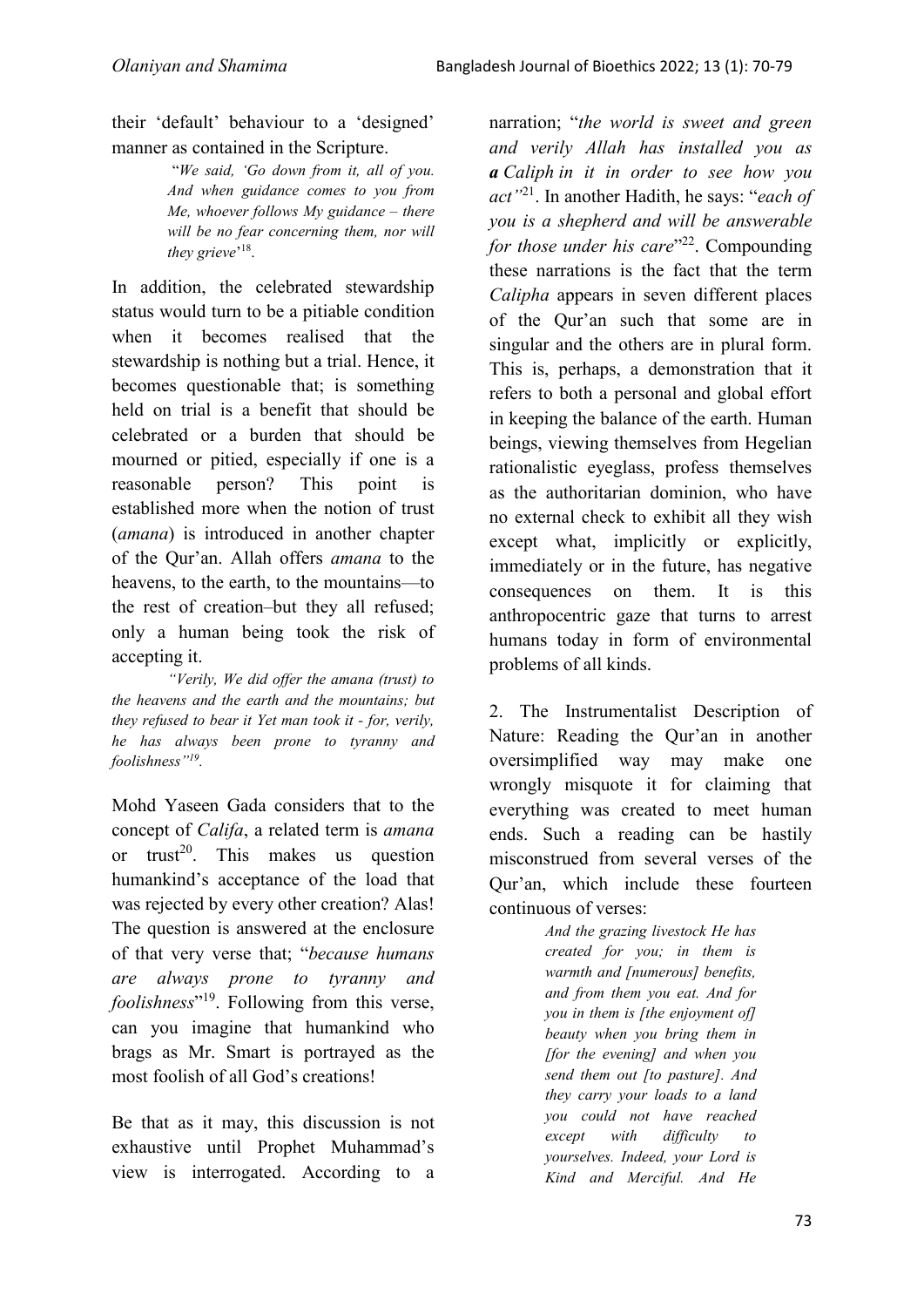*created the horses, mules and donkeys for you to ride and [as] adornment. And He creates that which you do not know. And upon Allah is the direction of the [right] way, and among the various paths are those deviating. And if He willed, He could have guided you all. It is He who sends down rain from the sky, from it is drink and from it is foliage in which you pasture [animals]. He causes to grow for you thereby the crops, olives palm trees, grapevines, and from all the fruits. Indeed in that is a sign for a people who give thought. And He has subjected for you the night and day and the sun and the moon, and the stars are subjected by His command. Indeed in that are signs for who reason. And [He has subjected] whatever He multiplied for you on the earth of varying colours. Indeed in that is a sign for a people who remember. And it is He who subject the sea for you to eat from it ornaments which you wear. And you see the ships flowing through it, and [He subjected it] that you may seek His bounty; and perhaps you will be grateful. And He has caste into the earth firmly set mountains, lest it shift with you, and [made] rivers and roads, that you may be guided. And landmarks. And by the stars they are [also] guided. Then is He who creates like one who does not create? So will you not be reminded? And if you should count the favours of Allah, you could not enumerate them. Indeed, Allah is Forgiving and Merciful*<sup>23</sup> *.* 

From the above, a wrong conclusion may be made that God, purportedly, says that everything is created "exclusively" for man. A similar notion is expressed in some

other verses across different chapters of the Qur'an<sup>24,25,26</sup>. If this is accepted to be true, then, it provides a "tonic" to any anthropocentric project! This questions the integrity of God. However, an enlightened reading of these verses reveals that these verses only highlight the benefits the other components of nature have for humans while a further reading will bring to the limelight that these things are for humans in the same way humans are for them reciprocally. In another word, everything in nature is not "exclusively" but "inclusively" created for humans, such that they are reciprocally and equally dependent on one another, contrary to the superficial reading. Put in a concise but logical axiom; *everything is created for everything*. This point is proven in the Qur'an thus: *"And the earth has He spread out for all living beings, with fruit thereon, and palm trees with sheathed clusters [of dates], and grain growing tall on its stalks, and sweet-smelling plants*" <sup>27</sup>. Commenting in a parallel mind, Sheikh al-Islam Ibn Taymiyyah said that God created these creatures not only for the benefits of man but for the reasons other than serving man<sup>"28</sup>. Said Nuri argues that, contrary to humanocentric view, there are several purposes for the creations. In his book *The Words*, he categorises them into three. Firstly, everything is created to proclaim the miraculous wonders by means of their life and existence, the miracles of power, and the traces of artistry of the Maker and display them to the gaze of the Glorious Monarch. Secondly, the human was created as a conscious being for truthdisplaying offer to the gaze of the angels and jinn, men and animals, and the environment. The third one has to do with soul itself and consists of even minor consequences as the experience of pleasure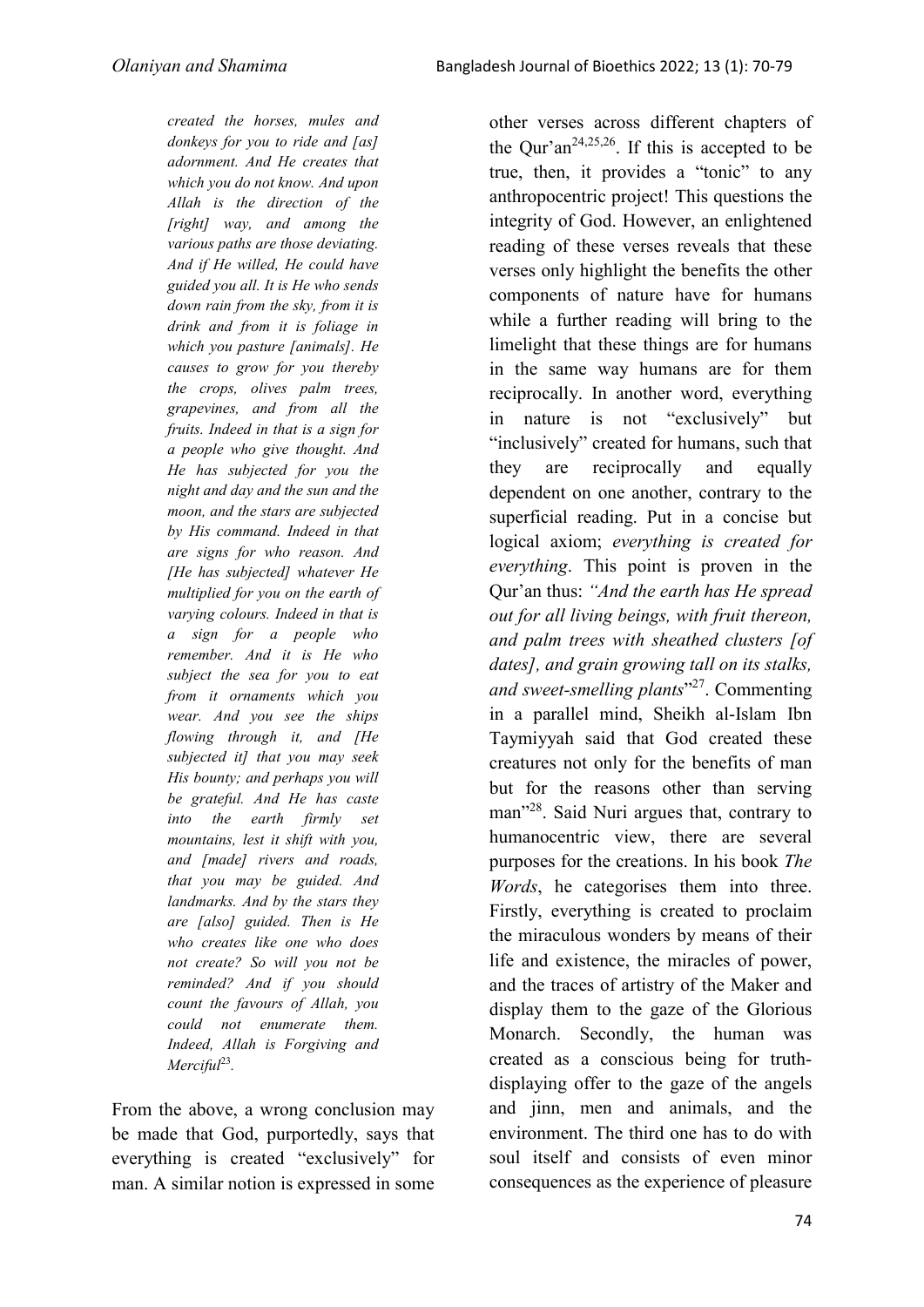and joy, and living with some degree of permanence and comfort<sup>29</sup>.

**Islamic Prescriptive Environmental Ethics**: The Islamic prescriptive environmental ethics is embedded in the Islamic sources of Sharia; Qur'an, Hadith, Ijmah and Qiyas. The justification for this is alluded to, in the Qur'an says "*Do they not ponder over the Qur'an in order to understand its deep meaning, or is it that their minds are locked up from within?*" 30 . Algazel remarked regarding this verse that the Qur'an is like an ocean. Like the pearls remain hidden at the bottom of the ocean, the same way, wonderful meanings have been hidden behind the Qur'anic verses so it is the duty of a Muslim to understand these meanings $31$ . Buttressing this view, Parvez Manzoor asserted that environmental ethics is the core of the Qur'anic *weltanschauung* and man should infuse the natural world with transcendent (revealed) ethics according to the Qur'an<sup>32</sup>. With this understanding at the back of our mind, the Qur'an shall be interrogated with the aim to unearth Islamic prescriptive environmental ethics. This shall be discussed under the following heading:

**1. Islamic Environmental Ethical**: There are numerous verses, spreading across different chapters, checking human's nonchalant attitudes on earth. God checks neither to abuse nor to corrupt nature in the course of their usage of the land either for animal grazing, commerce, transportation, planting as well as mining expenditures. On the usage of land for transportation sake, God, purportedly, warns "*And do not walk upon the earth exultantly. Indeed, you will never tear the earth [apart] and you*  will never reach the mountain in height<sup>333</sup>. And also "*And do not walk through the* 

*earth exultantly. Indeed, Allah does not like everyone self-deluded and boastful"<sup>34</sup> .* Interrogating this warning in the contemporary light, it can be inferred that using sport cars that has less burden to the land while driving would be encouraged rather than land-quaking jeeps. Traveling in a car, where possible, would be preferred to traveling in entourage for the boast of wealth, on and on like that.

In addition, in the course of water mining, God purportedly instructed to Moses as "*And [recall] when Moses prayed for water for his people, so We said, 'Strike with your staff the stone.' And their gushed forth from it twelve springs, and every people knew its watering place. 'Eat and drink from the provision of Allah, and do not commit abuse on the earth, spreading corruption"<sup>35</sup>*. In the contemporary light, this verse can also be read as issuing regularity on humans' digging of land, especially borehole water system that the action should be reviewed as the excesses could have devastating impact on earth, as recent geological researches show.

More so, on causing destruction on plants, it is prohibited in the Qur'an "*When he turns his back, His aim everywhere is to spread mischief through the earth and destroy crops and progeny. But Allah does not love mischief-making*" <sup>36</sup>. In the contemporary light, this verse could be issuing warning on agrochemical farming. Yet, on the building, another verse warns "*And remember when He made you successors after the Aad and settled you in the land, [and] you take for yourselves palaces from its plains and carve from the mountains, homes. Then remember the favours of Allah and do not commit abuse on the earth, spreading corruption*" <sup>37</sup>. And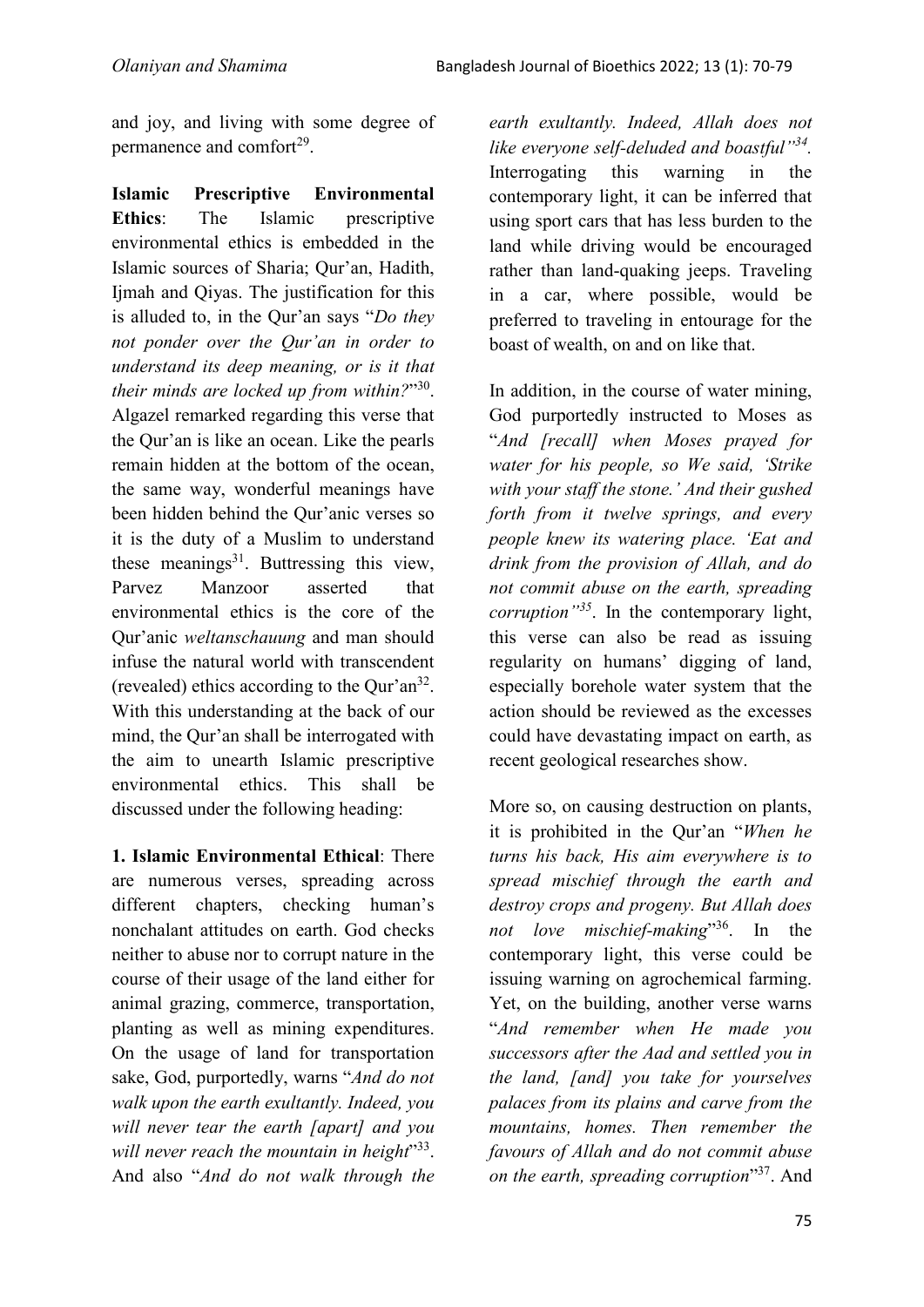also If Allah could be worried hence issuing warning to the Aad despite the primitiveness of building technology of those days, how much more could be His worry given to the sophistication of technology of today's building and construction? This also includes quarrying and mining of precious stones for building strength and ornamental purposes. There are numerous other Qur'anic verses negating one humans' corrupt practice.

The Prophet of Islam's voices as far as humans' interrelationship with nature is equally of important. Reference shall be made to a story in a hadith "*God's Messenger appeared while Sa'ad was taking the ablutions. When he saw that Sa'ad was using a lot of water, he intervened saying: 'What is this? You are wasting water'. Sa'ad replied asking: 'Can there be wastefulness while taking the ablutions'? To which God's Messenger replied: 'Yes, even if you take them on the*  bank of a rushing river"<sup>38</sup>.

However, while reflecting on above hadith, Ozdemir noted that Prophet Muhammad, perhaps, is not referring to only minimisation of water but preaching austerity to Muslims in all ramifications. Actually taking the ablution is a mandatory condition for the prayers, but not wasting anything is the Islamic teaching. He comments further that if there is Prophet's proscriptions on the wastefulness and extravagance of things that neither cause deficiency nor pollution of nature, thus nor spoil the ecological balance, how much more his degree of prohibition could be on things whose wastefulness and extravagance; causes deficiency, pollution, spoil the ecological balance, violates the rights of forthcoming generations to live in

a healthy environment, is arbitrary and meaningless, and merely for enjoyment, that, is for the satisfaction of destructive side of man; [and] it is contrary to the basic aim?<sup>39</sup> With the mindfulness that natural resources are always limited and finite no matter the apparent abundance of its occurrence, Quran teaches the sustainability of these resources as it is found in different verses thus: "*eat and drink but not to waste as God do not love*  the wasters<sup>40</sup>.

Prophet Muhammad also reported "*If any Muslim plants a tree or sows a field and a human, bird, or animal eats from it, it*  shall be reckoned as charity from him<sup>141</sup>. And also "*If the day of resurrection comes upon anyone of you while he has a*  seedling in hand, let him plant it<sup>142</sup>. Reading this last hadith, one would realise that environmental ethics in the heart of prophet Muhammad is even beyond caring for the nature for oneself, for future generation. Again Prophet Mohammad prohibits not to urinating in stagnant water and defecating under a fruiting tree for hygienic reason<sup>43</sup>. There are several others which issue warning on maltreatment or abuse of animals on grazing, carrying overload<sup>44</sup>. Islamic environmental ethical prohibitions are so exhaustive that if strictly followed, there would exist a perpetual harmony between human and nature.

This is where Islamic moral codes among Muslims become extended to the nature too where it is said thus: "*The believers are but brothers, so make settlement between your brothers*. *And fear Allah that you may receive mercy<sup>45</sup>*". In this case, it becomes imperative for Muslims to make harmony with nature. Many great saints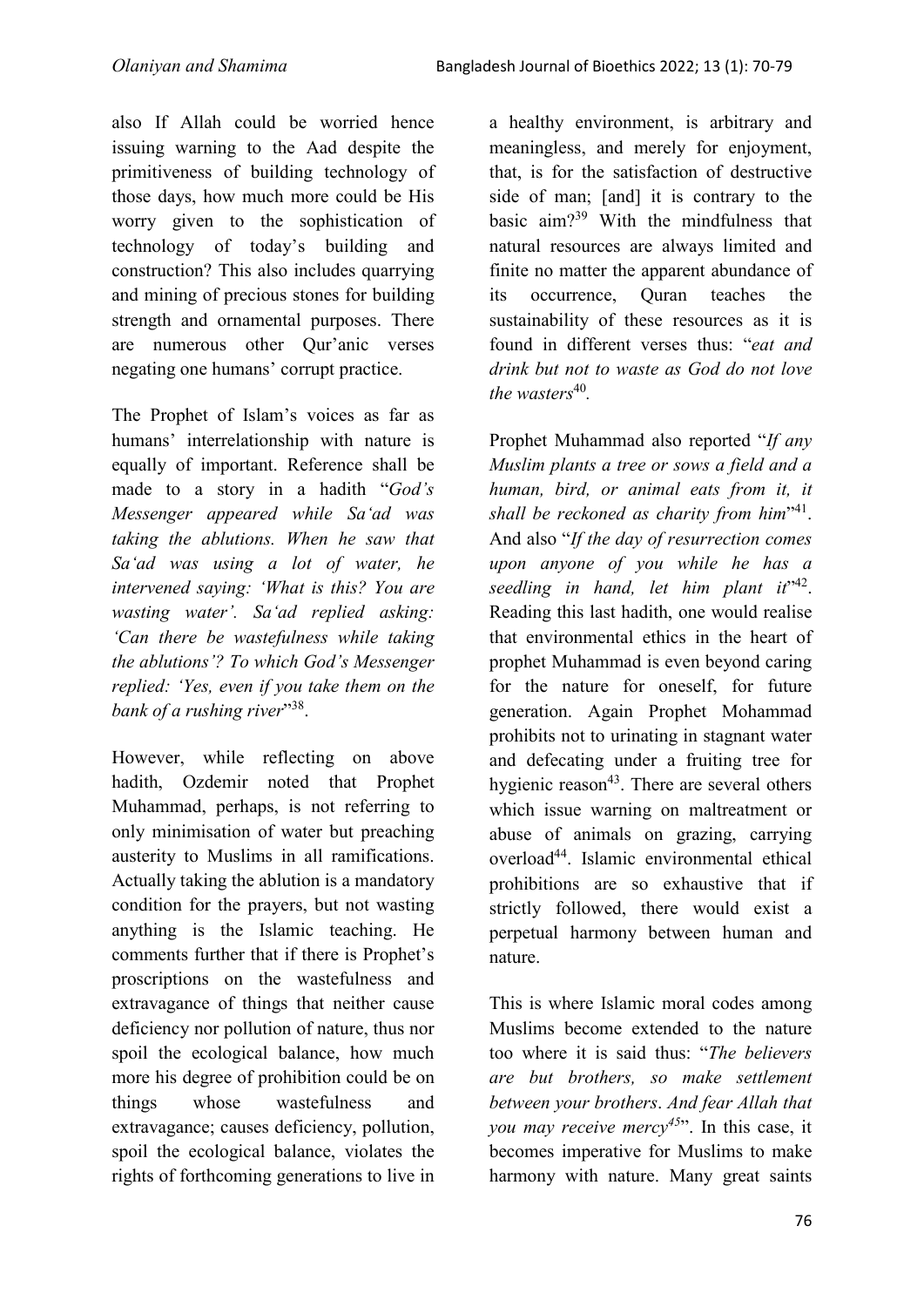have understood this interrelatedness and interconnectedness among humans and other components of nature. This is the reason why a number of them could leave the community of humans where both the believers and the hypocrites are diluted, to join the community of plants and animals in the jungle believing that there is a community of pure unadulterated believers. Many of such is found in the first systematised Sufi Order, Qadriyyah, founded by, and named after, Sheikh Abdu al-Qadri Jailany. This is the more reason why a number of them, having realise their brotherhood, and make harmony with nature and so working a number of miracles by suspending laws of nature becomes possible for them. A great Sufi and poet of thirteen Century, Jalal al-Din al-Rumi reflects this in one of his poems thus:

> Since God hath made Man from dust, it behooves thee to recognize the real nature of every particle of the universe, That while from this aspect they are dead, from that aspect they are living: silent here, but speaking Yonder. The moon obeys the sign given by Muhammad; the fire (of Nimrod) becomes a garden of roses for Abraham. Then thou wilt know that God is glorified by all inanimate things: the doubts raised by false interpreters will not beguile thee $46$ .

**Conclusion:** Just like Western world' Eurocentric derogatory writings to justify their colonial projects which led them to paint Africans as irrational, barbaric, and many other horrible pictures as against Western world, which is the only rational, "measure of standard" and absolute spirit<sup>47,48</sup>. Western paradigms paint the

nature too as irrational, destitute and instrumental to humans who are at the positive sides of all this negative remarks. To exacerbate this, the existentialists go a step further in writing their "dubious" dictionary of existence which finally excludes everything other than man from being qualified to accord the full status of existence<sup>49</sup>. This is where colonialism is related with anthropocentrism. The consequence of this is the environmental impairment that, unavoidably, resulted from humans' instrumental approach to the nature. This error is made, perhaps, because it is the humans that do the painting. I imagine whether each and every other components of the nature are not also conceiving same, considering themselves as the best of which every other thing in the nature, including humans, other than the species that is doing the painting, is inferior to!

Contrary to this, Islamic environmental ethics considers nature, both the living flora and fauna as well as the non-living components, as coequals which is as sensitive as humans too. What is more, the Islamic nature pirates with many humans in many qualities which include the ability to communicate and form a social community. This point is partially illustrated in the verse of Qur'an "*There is not an animal (that lives) on the earth, nor a being that flies on its wings, but (forms part of) communities like you. Nothing have We omitted from the Book and they (all) shall be gathered to their Lord in the*  end<sup>1,50</sup>. More so, the communication which humankinds venerate as exclusively their characteristic is also exhibited by Islamic "nature." The animals communicate among themselves. What is more, comprehension of their communication by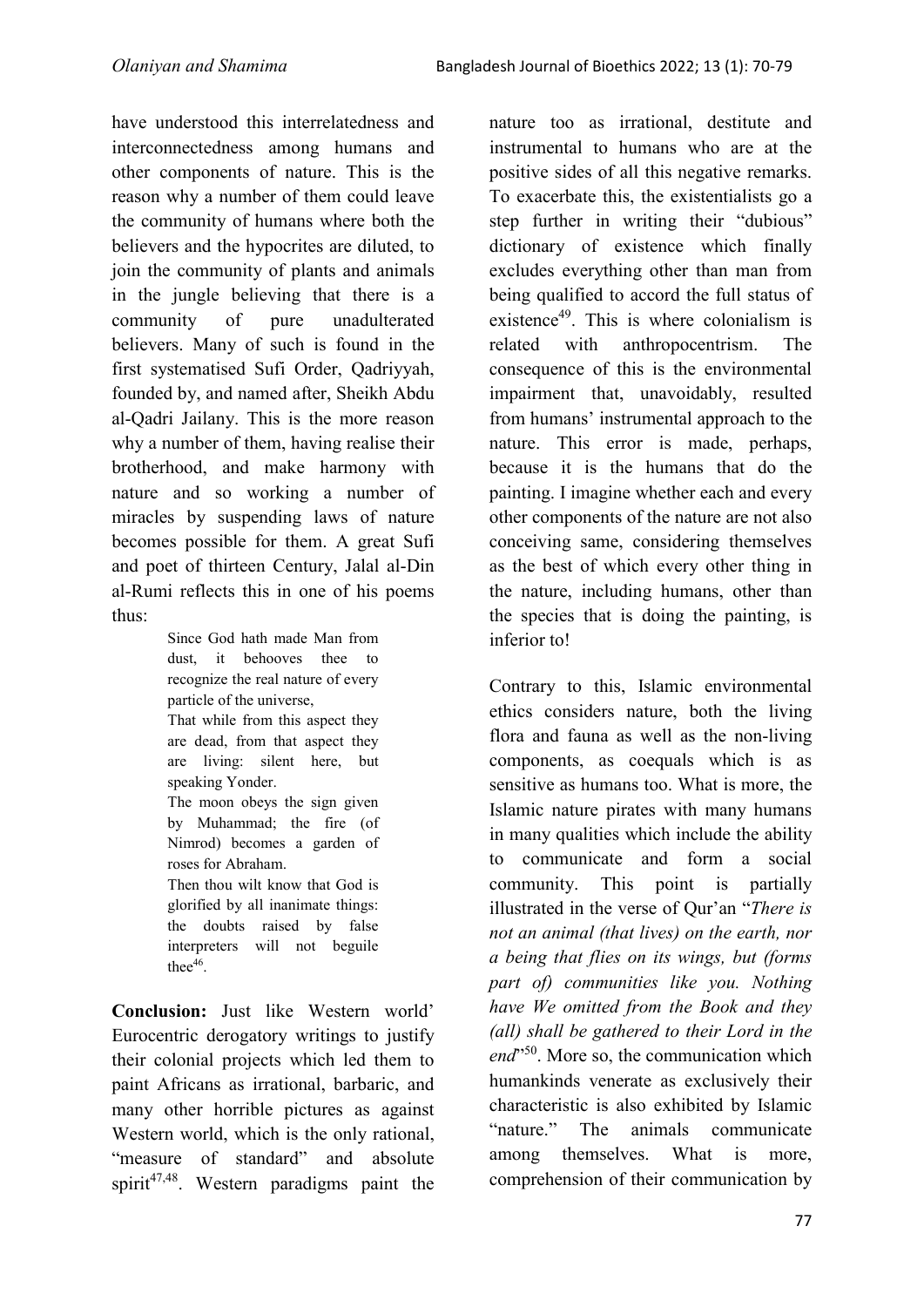humans is possible. Prophet Solomon understood the language of bird, jinn, and ant, and can communicate with them<sup>51</sup>.

Nursi and Ozdemir consider nature as sign of God. God purportedly calls the attention of the believers and the unbelievers alike consistently throughout the Qur'an to look and ponder on the nature as His manifestation and signs through which His Greatness can be imagined. There are numerous verses on this. "*To God belong the East and the West; whithersoever you turn there is the presence of God. For God is All-Pervading* 52 . Explicating on the meaning of a sign in this context, Sachiko Murata, reports further that a sign is "any phenomenon that gives news of God. It may be a prophet, a prophetic message, a prophetic miracle, or simply the things of the natural world…In short everything in the universe is a sign of God"<sup>53</sup>. In the Our'an, God is reported to have invited people to think about Him from the created things [nature] that surrounds him thus: "*Do they not look at the Camels how they are made? And at the Sky how it is raised high? And at the Mountains How they are fixed firm? And at the Earth how it is spread out?"<sup>54</sup>* Muhammad Iqbal points out that; the purpose of the gaze, as it is encouraged by the Scripture; "is to awaken in man the consciousness of that which nature is regarded a symbol," and then "to awaken in man the higher consciousness of his manifold relations with God and universe<sup>"55</sup>. What makes this observation different from the scientists' is that; while scientists observe to discover law of nature, the one that Qur'an calls for, as Iqbal notes, is aimed at discovering the Creator of the nature  $(God)^{56}$ .

Thus, above description, best contained in the Holy Scriptures which is neither anthropocentric nor ecocentric but theocentric. Nature is not created for humans more than the way humans are created for the nature.

## **Reference:**

- 1. Olaniyan AS. Algazel's Sufism as a Critique of Islamic Environmentalism. Project. Philosophy, Arts, University of Ibadan, Nigeria. 2021:17-23.
- 2. Passmore J. Man's Responsibility for Nature: Ecological Problems and Western Traditions. New York: Charles Scribner's Sons. 1974: 6.
- 3. Singer P. Animal Liberation. Philosophical Exchange, 1974; 1: 111.
- 4. Taylor, P. W. The Ethics of Respect for Nature. Environmental Ethics. 1981; 3: 197.
- 5. Leopold AA sand country almanac. New York: Oxford University press, 1996.
- 6. Olaniyan AS. Algazel's Sufism. 2021:30- 44.
- 7. Hoffman AJ and Sandelands L. Getting Right with Nature: Anthropocentrism, Ecocentrism and Theocentrism. Organization and Environment, Michigan: Working Paper Series, Oct 1, 2004; 18(2): 18. http://ssrn.com/abstract=901660
- 8. Ahmad A.S. and Mansoor, S. Environmental Ethics: Toward an Islamic Perspective. American-Eurasian J. Agric. & Environ. Science. 2008; 3(4): 609-617. ISSN 1818-6769
- 9. The Holy Bible: The Revised Version with Revised Marginal References. Genesis London: Oxford University Press. 1884: 2.
- 10. Passmore J. Man's Responsibility for Nature: Ecological Problems and Western Traditions. New York: Charles Scribner's Sons. 1974: 6.
- 11. White L. The Historical Root of Our Ecological Crises. Science. America: American Association for the Advancement of Science. March 10, 1967; 155(3767): 1205.
- 12. Nasr SH. The Essential Seyyed Hussein Nasr. Ed. W. C. Chittick. Indiana: World wisdom. 2007.
- 13. Olaniyan AS. Algazel's Sufism. 2021:10.
- 14. Averroes**.** Fasl al-Maqal. Ed. F. H. George Beirut: Catholic Press. 1961.
- 15. Ozdemir I. Towards an Understanding of Environmental Ethics From a Qur'anic